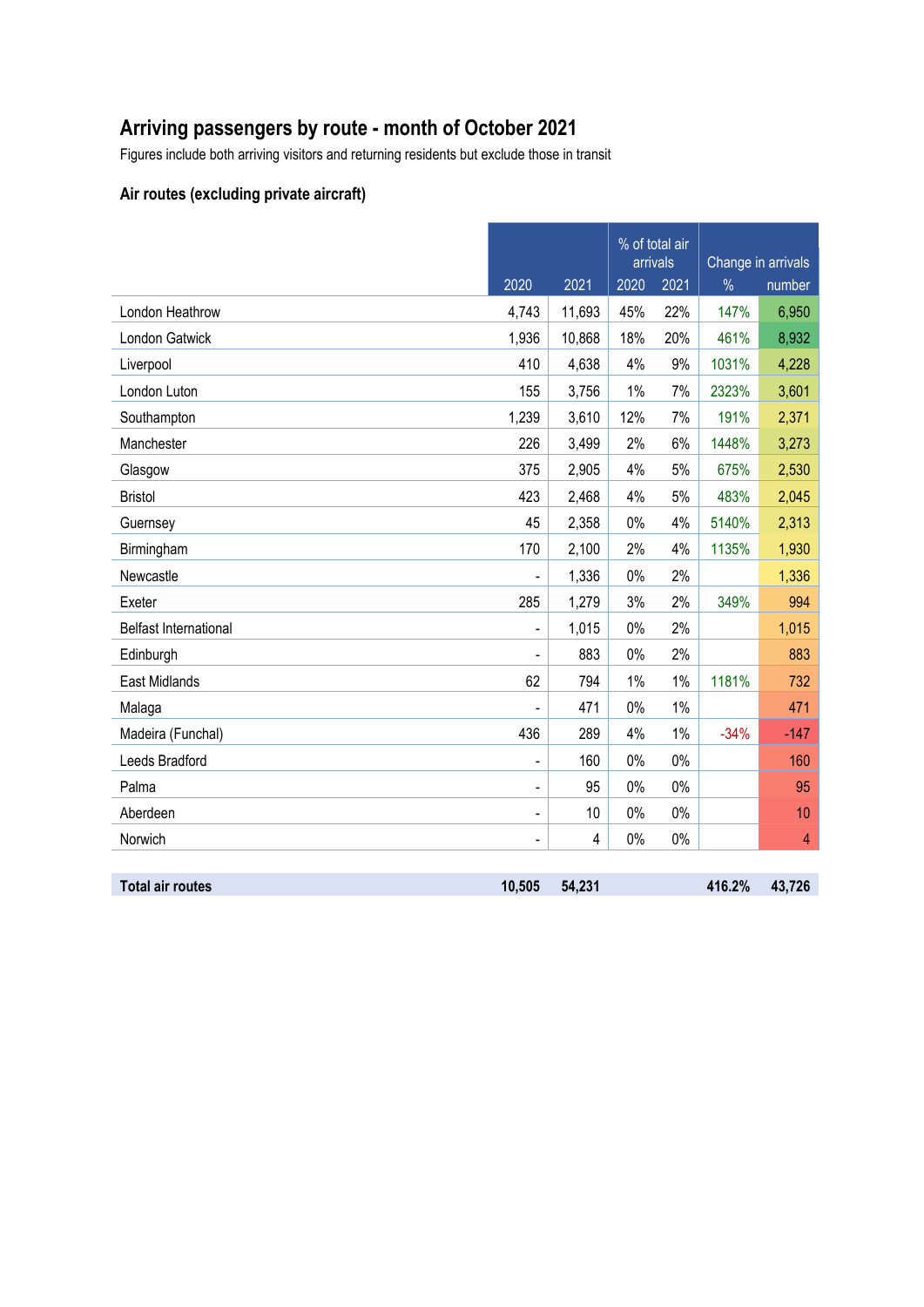# **Arriving passengers by route - month of October 2021**

Figures include both arriving visitors and returning residents but exclude those in transit

#### **Sea routes**

|                    |       |       | % of total<br>sea arrivals |       | Change in arrivals |                |
|--------------------|-------|-------|----------------------------|-------|--------------------|----------------|
|                    | 2020  | 2021  | 2020                       | 2021  | %                  | number         |
| Poole              | 1,215 | 4,520 | 53%                        | 49%   | 272%               | 3,305          |
| St Malo            | 715   | 4,055 | 31%                        | 44%   | 467%               | $-514$         |
| Guernsey           | 96    | 501   | 4%                         | 5%    | 422%               | 405            |
| Portsmouth         | 267   | 201   | 12%                        | 2%    | $-25%$             | $-66$          |
| Visiting Yachtsmen | 10    | 13    | 0%                         | $0\%$ | 30%                | 3 <sup>1</sup> |
|                    |       |       |                            |       |                    |                |
| Total sea routes   | 2,303 | 9,290 |                            |       | 303.4%             | 6,987          |

**Air and Sea combined**

|                              |        |        | share of<br>arrivals by<br>air |      | Change in arrivals |        |
|------------------------------|--------|--------|--------------------------------|------|--------------------|--------|
|                              | 2020   | 2021   | 2020                           | 2021 | %                  | number |
| Total arrivals (air and sea) | 12,808 | 63,521 | 82%                            | 85%  | 395.9%             | 50,713 |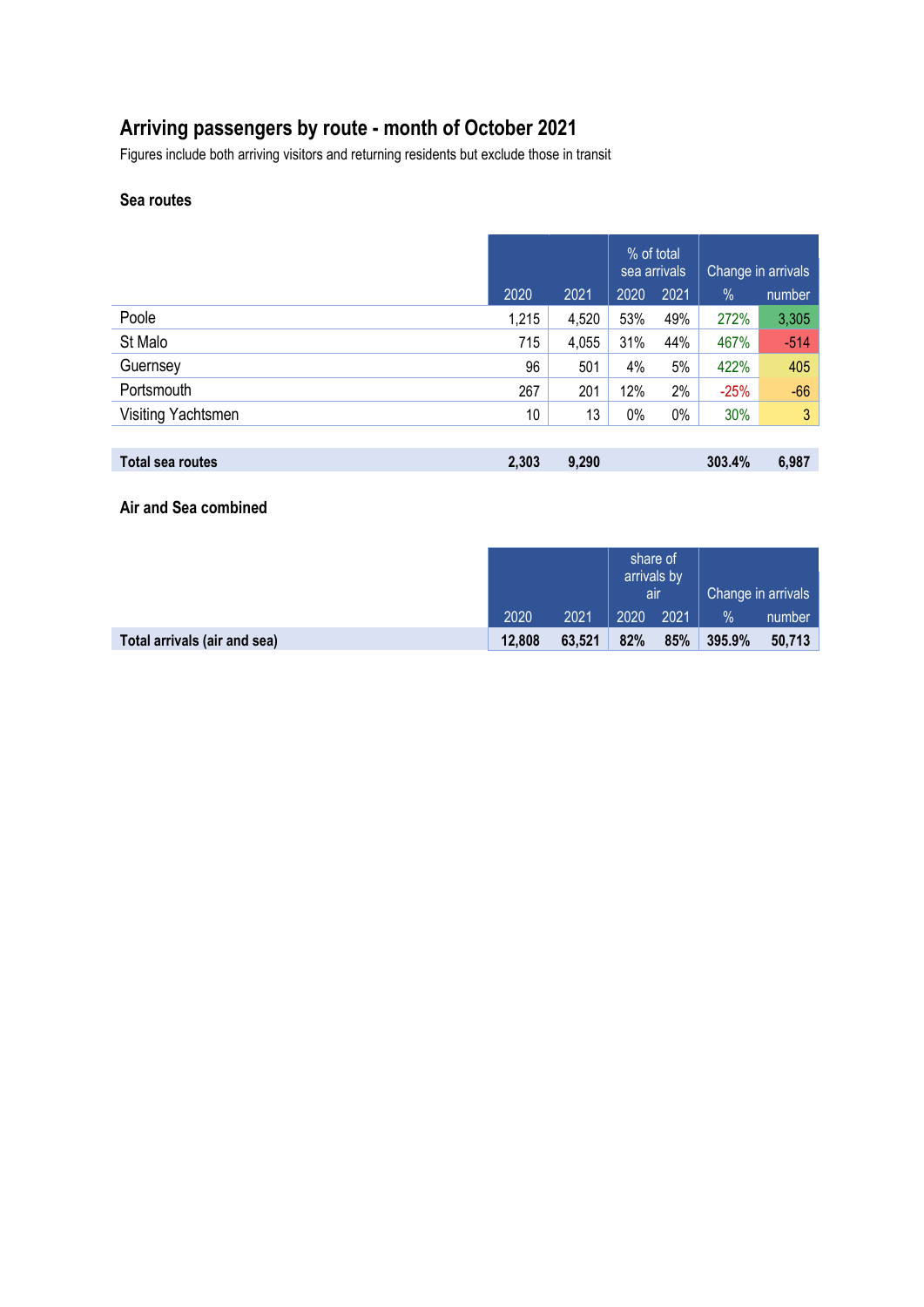# **Arriving passengers by route - Year-to-date 2021**

Figures include both arriving visitors and returning residents but exclude those in transit **Air routes (excluding private aircraft)**

|                              |                              |                                   |             | % of total air<br>arrivals | Change in<br>arrivals |                  |
|------------------------------|------------------------------|-----------------------------------|-------------|----------------------------|-----------------------|------------------|
|                              | 2020                         | 2021                              | 2020        | 2021                       | $\frac{0}{0}$         | number           |
| London Heathrow              | 24,595                       | 53,654                            | 12%         | 21%                        | 118%                  | 29,059           |
| London Gatwick               | 87,481                       | 50,059                            | 43%         | 19%                        | $-43%$                | $-37,422$        |
| Southampton                  | 19,313                       | 20,696                            | 10%         | 8%                         | 7%                    | 1,383            |
| Manchester                   | 9,065                        | 18,987                            | 4%          | 7%                         | 109%                  | 9,922            |
| Liverpool                    | 17,886                       | 17,512                            | 9%          | 7%                         | $-2%$                 | $-374$           |
| London Luton                 | 3,282                        | 14,457                            | 2%          | 6%                         | 340%                  | 11,175           |
| Glasgow                      | 5,257                        | 12,999                            | 3%          | 5%                         | 147%                  | 7,742            |
| <b>Bristol</b>               | 4,044                        | 11,657                            | 2%          | 4%                         | 188%                  | 7,613            |
| Birmingham                   | 4,816                        | 11,188                            | 2%          | 4%                         | 132%                  | 6,372            |
| <b>Belfast International</b> | 1,044                        | 6,096                             | 1%          | 2%                         | 484%                  | 5,052            |
| Exeter                       | 3,770                        | 5,945                             | 2%          | 2%                         | 58%                   | 2,175            |
| Newcastle                    | 1,561                        | 5,642                             | 1%          | 2%                         | 261%                  | 4,081            |
| Guernsey                     | 8,955                        | 5,318                             | 4%          | 2%                         | $-41%$                | $-3,637$         |
| East Midlands                | 1,131                        | 4,721                             | 1%          | 2%                         | 317%                  | 3,590            |
| Leeds Bradford               |                              | 4,452                             | $0\%$       | 2%                         |                       | 4,452            |
| Edinburgh                    | 2,450                        | 3,994                             | 1%          | 2%                         | 63%                   | 1,544            |
| Madeira (Funchal)            | 3,289                        | 2,239                             | 2%          | $1\%$                      | $-32%$                | $-1,050$         |
| Palma                        | 342                          | 2,231                             | 0%          | 1%                         | 552%                  | 1,889            |
| London Stansted              |                              | 2,174                             | 0%          | $1\%$                      |                       | 2,174            |
| London City                  | 2,035                        | 1,631                             | 1%          | $1\%$                      | $-20%$                | $-404$           |
| Durham Tees Valley           | 85                           | 1,331                             | 0%          | $1\%$                      | 1466%                 | 1,246            |
| Aberdeen                     | $\qquad \qquad \blacksquare$ | 1,013                             | 0%          | $0\%$                      |                       | 1,013            |
| Humberside                   | $\blacksquare$               | 646                               | 0%          | $0\%$                      |                       | 646              |
| Newquay                      | $\overline{\phantom{a}}$     | 499                               | 0%          | $0\%$                      |                       | 499              |
| Malaga                       | $\qquad \qquad \blacksquare$ | 471                               | 0%          | $0\%$                      |                       | 471              |
| Rennes                       | 66                           | 422                               | 0%          | $0\%$                      | 539%                  | 356              |
| Isle of Man                  | $\overline{\phantom{0}}$     | 374                               | 0%          | $0\%$                      |                       | 374              |
| Ibiza                        | $\overline{\phantom{a}}$     | 318                               | 0%          | $0\%$                      |                       | 318              |
| Norwich                      | $\qquad \qquad \blacksquare$ | 294                               | 0%          | $0\%$                      |                       | 294              |
| Dublin                       | $\blacksquare$               | 95                                | 0%          | $0\%$                      |                       | 95               |
| Bastia-Poretta (Corsica)     |                              | 66                                | 0%          | $0\%$                      |                       | 66               |
| Doncaster Sheffield          |                              | 32                                | $0\%$       | $0\%$                      |                       | 32               |
| Cardiff<br>Tenerife          | 815<br>631                   |                                   | 0%<br>$0\%$ | $0\%$<br>$0\%$             | $-100%$<br>$-100%$    | $-815$<br>$-631$ |
| Geneva                       | 459                          | $\qquad \qquad \blacksquare$<br>- | 0%          | $0\%$                      | $-100%$               | $-459$           |
| Paris                        | 148                          |                                   | $0\%$       | $0\%$                      | $-100%$               | $-148$           |
| Grenoble                     | 65                           | $\blacksquare$                    | 0%          | $0\%$                      | $-100%$               | $-65$            |
| Warsaw                       | 11                           |                                   | $0\%$       | $0\%$                      | $-100%$               | $-11$            |
|                              |                              |                                   |             |                            |                       |                  |

| Total air routes | 202,596 261,213 | 28.9% | 58,617 |
|------------------|-----------------|-------|--------|
|                  |                 |       |        |